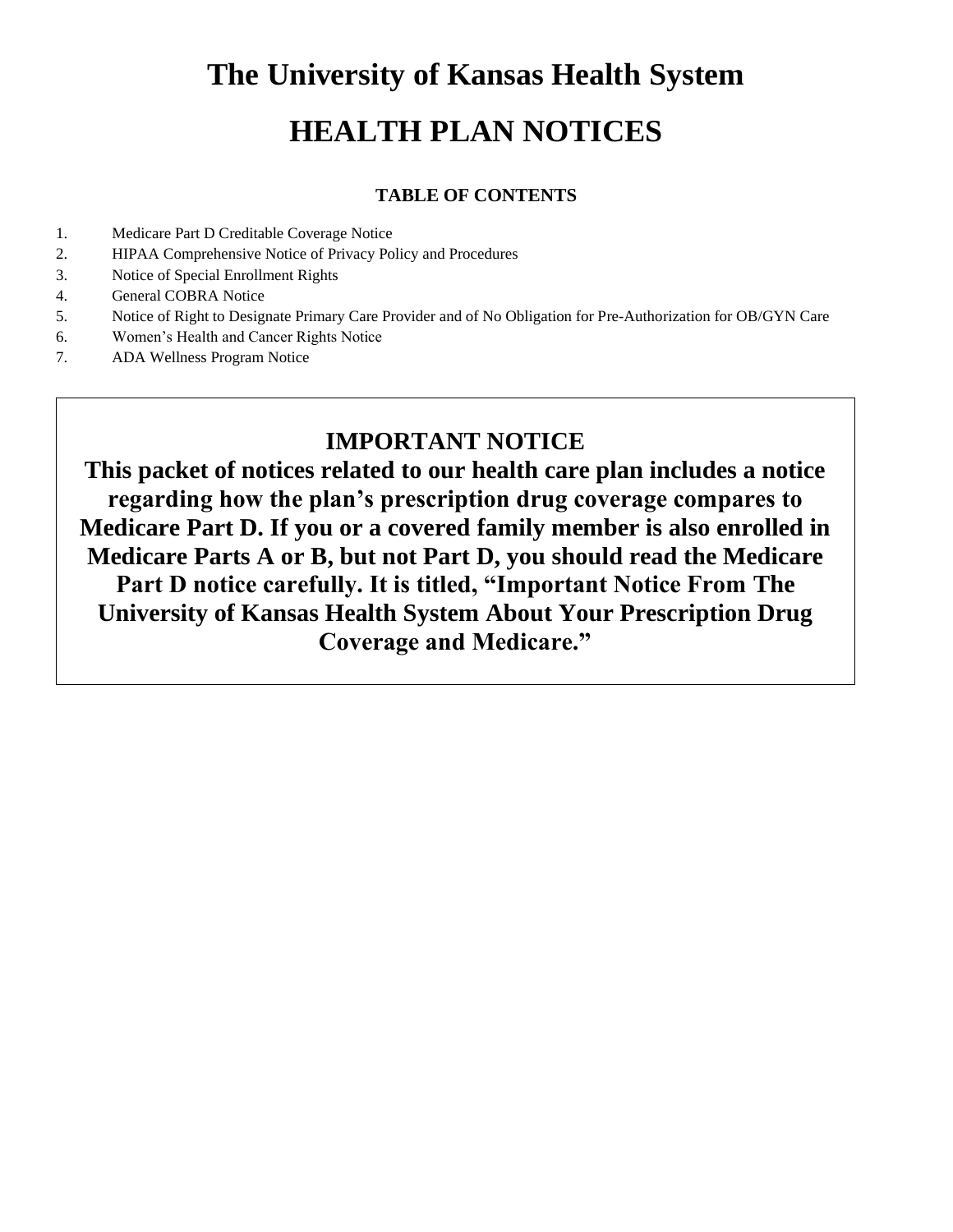#### **IMPORTANT NOTICE FROM THE UNIVERSITY OF KANSAS HEALTH SYSTEM ABOUT YOUR PRESCRIPTION DRUG COVERAGE AND MEDICARE**

Please read this notice carefully and keep it where you can find it. This notice has information about your current prescription drug coverage with The University of Kansas Health System and about your options under Medicare's prescription drug coverage. This information can help you decide whether you want to join a Medicare drug plan. Information about where you can get help to make decisions about your prescription drug coverage is at the end of this notice.

If neither you nor any of your covered dependents are eligible for or have Medicare, this notice does not apply to you or your dependents, as the case may be. However, you should still keep a copy of this notice in the event you or a dependent should qualify for coverage under Medicare in the future. Please note, however, that later notices might supersede this notice.

- 1. Medicare prescription drug coverage became available in 2006 to everyone with Medicare. You can get this coverage if you join a Medicare Prescription Drug Plan or join a Medicare Advantage Plan (like an HMO or PPO) that offers prescription drug coverage. All Medicare drug plans provide at least a standard level of coverage set by Medicare. Some plans may also offer more coverage for a higher monthly premium.
- 2. The University of Kansas Health System has determined that the prescription drug coverage offered by The University of Kansas Health System Employee Health Care Plan ("Plan") is, on average for all plan participants, expected to pay out as much as standard Medicare prescription drug coverage pays and is considered "creditable" prescription drug coverage. This is important for the reasons described below.

Because your existing coverage is, on average, at least as good as standard Medicare prescription drug coverage, you can keep this coverage and not pay a higher premium (a penalty) if you later decide to enroll in a Medicare drug plan, as long as you later enroll within specific time periods.

#### **Enrolling in Medicare—General Rules**

As some background, you can join a Medicare drug plan when you first become eligible for Medicare. If you qualify for Medicare due to age, you may enroll in a Medicare drug plan during a seven-month initial enrollment period. That period begins three months prior to your 65th birthday, includes the month you turn 65, and continues for the ensuing three months. If you qualify for Medicare due to disability or end-stage renal disease, your initial Medicare Part D enrollment period depends on the date your disability or treatment began. For more information you should contact Medicare at the telephone number or web address listed below.

#### **Late Enrollment and the Late Enrollment Penalty**

\_\_\_\_\_\_\_\_\_\_\_\_\_\_\_\_\_\_\_\_\_\_\_\_\_\_\_\_\_\_\_\_\_\_\_\_\_\_\_\_\_\_\_\_\_\_\_\_\_\_\_\_\_\_\_\_\_\_\_\_

If you decide to *wait* to enroll in a Medicare drug plan you may enroll later, during Medicare Part D's annual enrollment period, which runs each year from October 15 through December 7. But as a general rule, if you delay your enrollment in Medicare Part D, after first becoming eligible to enroll, you may have to pay a higher premium (a penalty).

If after your initial Medicare Part D enrollment period you go **63 continuous days or longer without "creditable" prescription drug coverage** (that is, prescription drug coverage that's at least as good as Medicare's prescription drug coverage), your monthly Part D premium may go up by at least 1 percent of the premium you would have paid had you enrolled timely, for every month that you did not have creditable coverage.

For example, if after your Medicare Part D initial enrollment period you go 19 months without coverage, your premium may be at least 19% higher than the premium you otherwise would have paid. You may have to pay this higher premium for as long as you have Medicare prescription drug coverage. *However, there are some important exceptions to the late enrollment penalty.*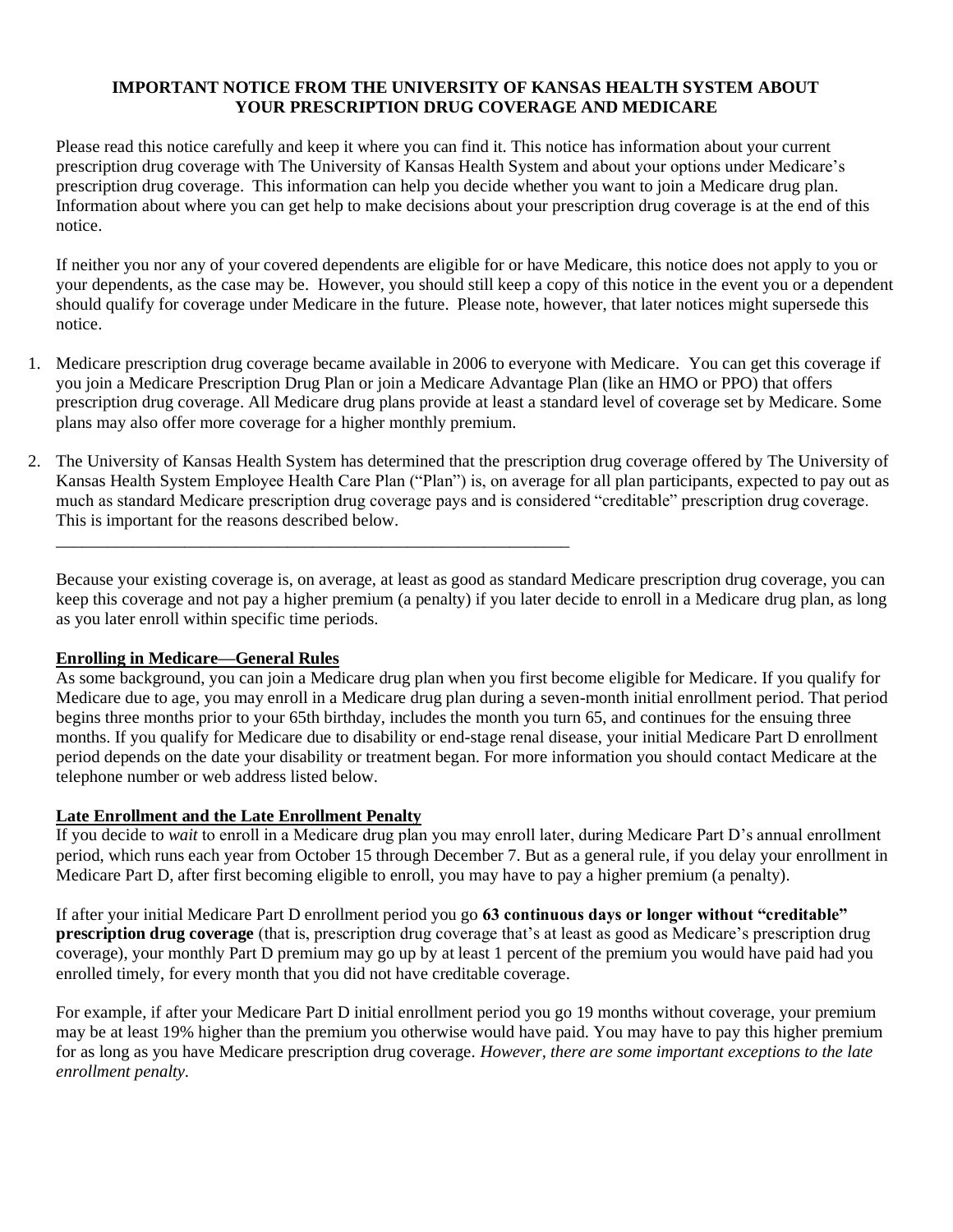#### **Special Enrollment Period Exceptions to the Late Enrollment Penalty**

There are "special enrollment periods" that allow you to add Medicare Part D coverage months or even years after you first became eligible to do so, without a penalty. For example, if after your Medicare Part D initial enrollment period you lose or decide to leave employer-sponsored or union-sponsored health coverage that includes "creditable" prescription drug coverage, you will be eligible to join a Medicare drug plan at that time.

In addition, if you otherwise lose other creditable prescription drug coverage (such as under an individual policy) through no fault of your own, you will be able to join a Medicare drug plan, again without penalty. These special enrollment periods end two months after the month in which your other coverage ends.

## **Compare Coverage**

You should compare your current coverage, including which drugs are covered at what cost, with the coverage and costs of the plans offering Medicare prescription drug coverage in your area. See The University of Kansas Health System Plan's summary plan description for a summary of the Plan's prescription drug coverage. If you don't have a copy, you can get one by contacting us at the telephone number or address listed below.

#### **Coordinating Other Coverage With Medicare Part D**

Generally speaking, if you decide to join a Medicare drug plan while covered under The University of Kansas Health System Plan due to your employment (or someone else's employment, such as a spouse or parent), your coverage under The University of Kansas Health System Plan will not be affected. For most persons covered under the Plan, the Plan will pay prescription drug benefits first, and Medicare will determine its payments second. For more information about this issue of what program pays first and what program pays second, see the Plan's summary plan description or contact Medicare at the telephone number or web address listed below.

If you do decide to join a Medicare drug plan and drop your The University of Kansas Health System prescription drug coverage, be aware that you and your dependents may not be able to get this coverage back. To regain coverage you would have to re-enroll in the Plan, pursuant to the Plan's eligibility and enrollment rules. You should review the Plan's summary plan description to determine if and when you are allowed to add coverage.

#### **For More Information About This Notice or Your Current Prescription Drug Coverage…**

Contact the person listed below for further information, or call 913-945-6500. **NOTE:** You'll get this notice each year. You will also get it before the next period you can join a Medicare drug plan, and if this coverage through The University of Kansas Health System changes. You also may request a copy.

#### **For More Information About Your Options Under Medicare Prescription Drug Coverage…**

More detailed information about Medicare plans that offer prescription drug coverage is in the "Medicare & You" handbook. You'll get a copy of the handbook in the mail every year from Medicare. You may also be contacted directly by Medicare drug plans.

For more information about Medicare prescription drug coverage:

- Visit [www.medicare.gov.](http://www.medicare.gov/)
- Call your State Health Insurance Assistance Program (see the inside back cover of your copy of the "Medicare & You" handbook for their telephone number) for personalized help,
- Call 1-800-MEDICARE (1-800-633-4227). TTY users should call 1-877-486-2048.

If you have limited income and resources, extra help paying for Medicare prescription drug coverage is available. For information about this extra help, visit Social Security on the web a[t www.socialsecurity.gov,](http://www.socialsecurity.gov/) or call them at 1-800-772- 1213 (TTY 1-800-325-0778).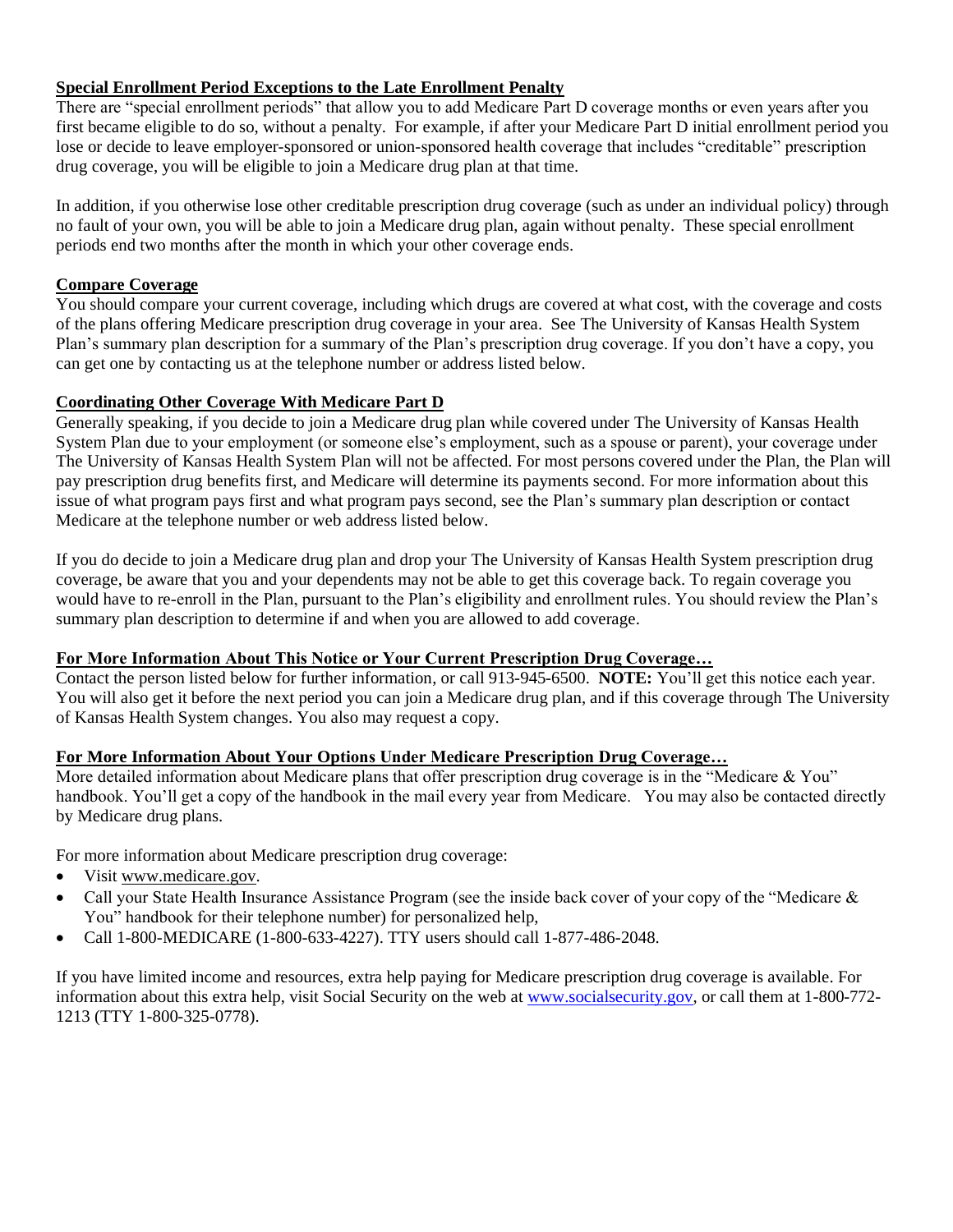**Remember: Keep this Creditable Coverage notice. If you decide to join one of the Medicare drug plans, you may be required to provide a copy of this notice when you join to show whether or not you have maintained creditable coverage and whether or not you are required to pay a higher premium (a penalty).** 

| October 1, 2021                        |
|----------------------------------------|
| The University of Kansas Health System |
| <b>Human Resources</b>                 |
| 5799 Broadmoor Street, Suite 650       |
| Mission, Kansas 66202                  |
| 913-945-6500                           |
|                                        |

**Nothing in this notice gives you or your dependents a right to coverage under the Plan. Your (or your dependents') right to coverage under the Plan is determined solely under the terms of the Plan.**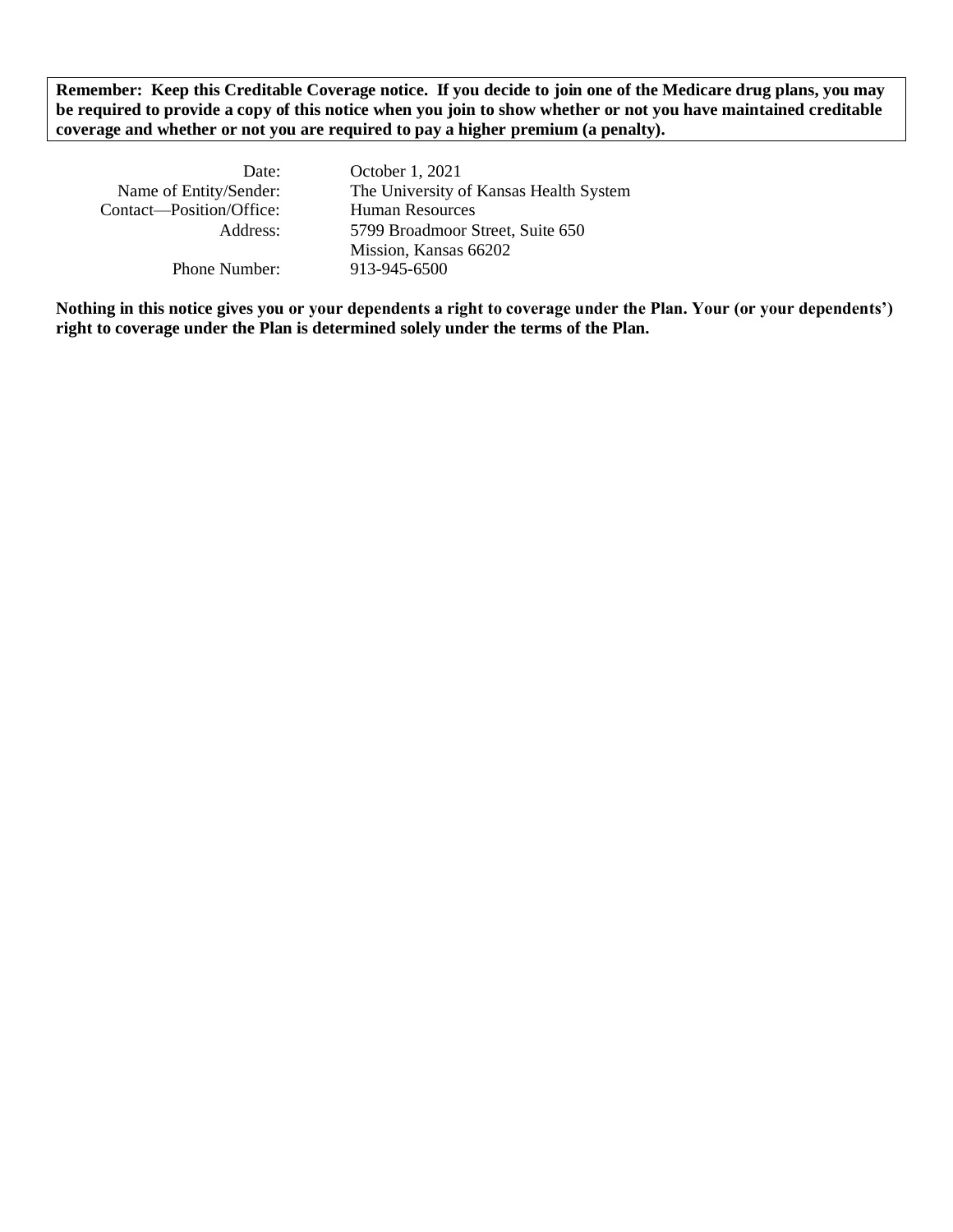#### **HIPAA COMPREHENSIVE NOTICE OF PRIVACY POLICY AND PROCEDURES**

#### **THE UNIVERSITY OF KANSAS HEALTH SYSTEM IMPORTANT NOTICE COMPREHENSIVE NOTICE OF PRIVACY POLICY AND PROCEDURES**

# **THIS NOTICE DESCRIBES HOW MEDICAL INFORMATION ABOUT YOU MAY BE USED AND DISCLOSED AND HOW YOU CAN GET ACCESS TO THIS INFORMATION. PLEASE REVIEW IT CAREFULLY.**

This notice is provided to you on behalf of:

**The University of Kansas Health System Medical Plan The University of Kansas Health System Dental Care Plan The University of Kansas Health System Vision Plan The University of Kansas Health System Flexible Benefits Plan The University of Kansas Health System Life & Disability Plan**

These plans comprise what is called an "Affiliated Covered Entity," and are treated as a single plan for purposes of this notice and the privacy rules that require it. For purposes of this notice, we will refer to these plans as a single "Plan."

#### **The Plan's Duty to Safeguard Your Protected Health Information**

Individually identifiable information about your past, present, or future health or condition, the provision of health care to you, or payment for the health care is considered "Protected Health Information" ("PHI"). The Plan is required to extend certain protections to your PHI, and to give you this notice about its privacy practices that explains how, when, and why the Plan may use or disclose your PHI. Except in specified circumstances, the Plan may use or disclose only the minimum necessary PHI to accomplish the purpose of the use or disclosure.

The Plan is required to follow the privacy practices described in this notice, though it reserves the right to change those practices and the terms of this notice at any time. If it does so, and the change is material, you will receive a revised version of this Notice either by hand delivery, mail delivery to your last known address, or some other fashion. This notice, and any material revisions of it, will also be provided to you in writing upon your request (ask your Human Resources representative, or contact the Plan's Privacy Official, described below), and will be posted on any website maintained by The University of Kansas Health System that describes benefits available to employees and dependents.

You may also receive one or more other privacy notices from insurance companies that provide benefits under the Plan. Those notices will describe how the insurance companies use and disclose PHI and your rights with respect to the PHI they maintain.

#### **How the Plan May Use and Disclose Your Protected Health Information**

The Plan uses and discloses PHI for a variety of reasons. For its routine uses and disclosures it does not require your authorization, but for other uses and disclosures, your authorization (or the authorization of your personal representative (e.g., a person who is your custodian, guardian, or has your power-of-attorney) may be required. The following offers more description and examples of the Plan's uses and disclosures of your PHI.

#### • **Uses and Disclosures Relating to Treatment, Payment, or Health Care Operations.**

**Treatment:** Generally, and as you would expect, the Plan is permitted to disclose your PHI for purposes of your medical treatment. Thus, it may disclose your PHI to doctors, nurses, hospitals, emergency medical technicians, pharmacists, and other health care professionals where the disclosure is for your medical treatment. For example,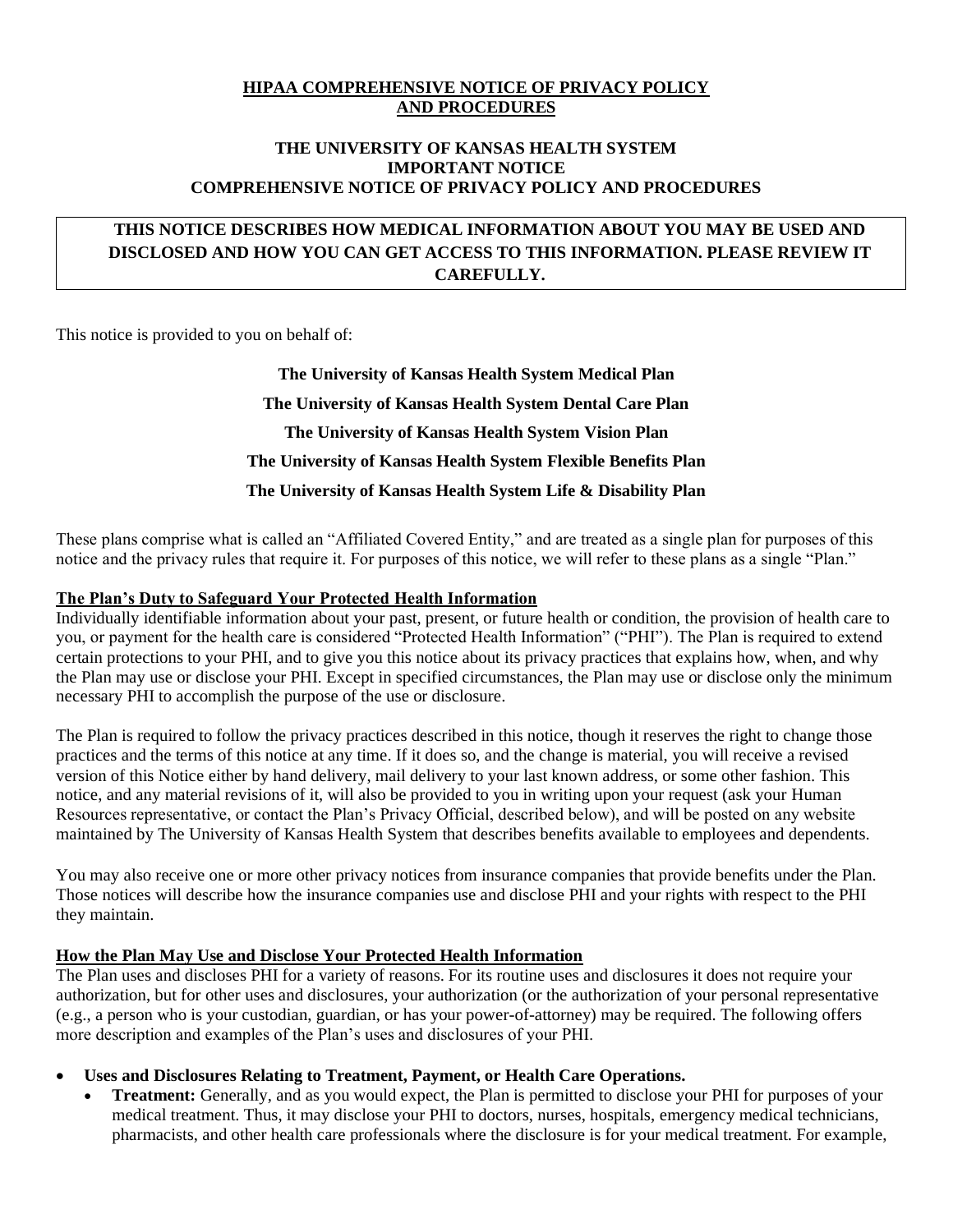if you are injured in an accident, and it's important for your treatment team to know your blood type, the Plan could disclose that PHI to the team in order to allow it to more effectively provide treatment to you.

- **Payment:** Of course, the Plan's most important function, as far as you are concerned, is that it *pays for* all or some of the medical care you receive (provided the care is covered by the Plan). In the course of its payment operations, the Plan receives a substantial amount of PHI about you. For example, doctors, hospitals, and pharmacies that provide you care send the Plan detailed information about the care they provided, so that they can be paid for their services. The Plan may also share your PHI with other plans in certain cases. For example, if you are covered by more than one health care plan (e.g., covered by this Plan and your spouse's plan or covered by the plans covering your father and mother), we may share your PHI with the other plans to coordinate payment of your claims.
- **Health care Operations:** The Plan may use and disclose your PHI in the course of its "health care operations." For example, it may use your PHI in evaluating the quality of services you received or disclose your PHI to an accountant or attorney for audit purposes. In some cases, the Plan may disclose your PHI to insurance companies for purposes of obtaining various insurance coverages. However, the Plan will not disclose, for underwriting purposes, PHI that is genetic information.
- Other Uses and Disclosures of Your PHI Not Requiring Authorization. The law provides that the Plan may use and disclose your PHI without authorization in the following circumstances:
	- **To the Plan Sponsor:** The Plan may disclose PHI to the employers (such as The University of Kansas Health System) who sponsor or maintain the Plan for the benefit of employees and dependents. However, the PHI may only be used for limited purposes, and may not be used for purposes of employment-related actions or decisions or in connection with any other benefit or employee benefit plan of the employers. PHI may be disclosed to: the human resources or employee benefits department for purposes of enrollments and disenrollments, census, claim resolutions, and other matters related to Plan administration; payroll department for purposes of ensuring appropriate payroll deductions and other payments by covered persons for their coverage; information technology department, as needed for preparation of data compilations and reports related to Plan administration; finance department for purposes of reconciling appropriate payments of premium to and benefits from the Plan, and other matters related to Plan administration; internal legal counsel to assist with resolution of claim, coverage, and other disputes related to the Plan's provision of benefits.
	- **To the Plan's Service Providers:** The Plan may disclose PHI to its service providers ("business associates") who perform claim payment and plan management services. The Plan requires a written contract that obligates the business associate to safeguard and limit the use of PHI.
	- **Required by Law**: The Plan may disclose PHI when a law requires that it report information about suspected abuse, neglect, or domestic violence, or relating to suspected criminal activity, or in response to a court order. It must also disclose PHI to authorities that monitor compliance with these privacy requirements.
	- **For Public Health Activities:** The Plan may disclose PHI when required to collect information about disease or injury, or to report vital statistics to the public health authority.
	- **For Health Oversight Activities:** The Plan may disclose PHI to agencies or departments responsible for monitoring the health care system for such purposes as reporting or investigation of unusual incidents.
	- **Relating to Decedents:** The Plan may disclose PHI relating to an individual's death to coroners, medical examiners, or funeral directors, and to organ procurement organizations relating to organ, eye, or tissue donations or transplants.
	- **For Research Purposes:** In certain circumstances, and under strict supervision of a privacy board, the Plan may disclose PHI to assist medical and psychiatric research.
	- **To Avert Threat to Health or Safety:** In order to avoid a serious threat to health or safety, the Plan may disclose PHI as necessary to law enforcement or other persons who can reasonably prevent or lessen the threat of harm.
	- **For Specific Government Functions:** The Plan may disclose PHI of military personnel and veterans in certain situations, to correctional facilities in certain situations, to government programs relating to eligibility and enrollment, and for national security reasons.
- **Uses and Disclosures Requiring Authorization:** For uses and disclosures beyond treatment, payment, and operations purposes, and for reasons not included in one of the exceptions described above, the Plan is required to have your written authorization. For example, uses and disclosures of psychotherapy notes, uses and disclosures of PHI for marketing purposes, and disclosures that constitute a sale of PHI would require your authorization. Your authorization can be revoked at any time to stop future uses and disclosures, except to the extent that the Plan has already undertaken an action in reliance upon your authorization.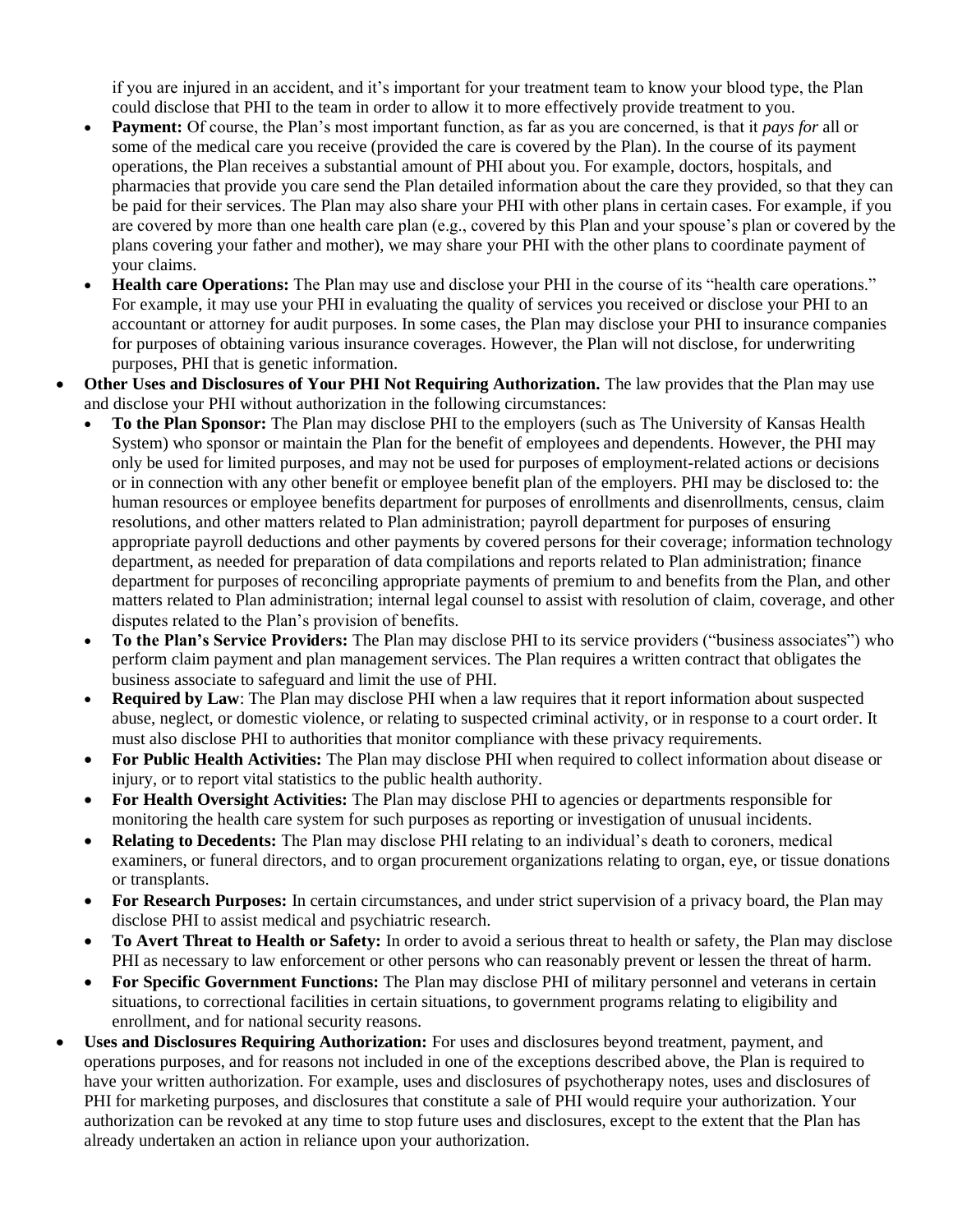• **Uses and Disclosures Requiring You to Have an Opportunity to Object:** The Plan may share PHI with your family, friend, or other person involved in your care, or payment for your care. We may also share PHI with these people to notify them about your location, general condition, or death. However, the Plan may disclose your PHI only if it informs you about the disclosure in advance and you do not object (but if there is an emergency situation and you cannot be given your opportunity to object, disclosure may be made if it is consistent with any prior expressed wishes and disclosure is determined to be in your best interests; you must be informed and given an opportunity to object to further disclosure as soon as you are able to do so).

#### **Your Rights Regarding Your Protected Health Information**

You have the following rights relating to your protected health information:

- **To Request Restrictions on Uses and Disclosures:** You have the right to ask that the Plan limit how it uses or discloses your PHI. The Plan will consider your request, but is not legally bound to agree to the restriction. To the extent that it agrees to any restrictions on its use or disclosure of your PHI, it will put the agreement in writing and abide by it except in emergency situations. The Plan cannot agree to limit uses or disclosures that are required by law.
- **To Choose How the Plan Contacts You:** You have the right to ask that the Plan send you information at an alternative address or by an alternative means. To request confidential communications, you must make your request in writing to the Privacy Official. We will not ask you the reason for your request. Your request must specify how or where you wish to be contacted. The Plan must agree to your request as long as it is reasonably easy for it to accommodate the request.
- **To Inspect and Copy Your PHI:** Unless your access is restricted for clear and documented treatment reasons, you have a right to see your PHI in the possession of the Plan or its vendors if you put your request in writing. The Plan, or someone on behalf of the Plan, will respond to your request, normally within 30 days. If your request is denied, you will receive written reasons for the denial and an explanation of any right to have the denial reviewed. If you want copies of your PHI, a charge for copying may be imposed but may be waived, depending on your circumstances. You have a right to choose what portions of your information you want copied and to receive, upon request, prior information on the cost of copying.
- **To Request Amendment of Your PHI:** If you believe that there is a mistake or missing information in a record of your PHI held by the Plan or one of its vendors you may request in writing that the record be corrected or supplemented. The Plan or someone on its behalf will respond, normally within 60 days of receiving your request. The Plan may deny the request if it is determined that the PHI is: (i) correct and complete; (ii) not created by the Plan or its vendor and/or not part of the Plan's or vendor's records; or (iii) not permitted to be disclosed. Any denial will state the reasons for denial and explain your rights to have the request and denial, along with any statement in response that you provide, appended to your PHI. If the request for amendment is approved, the Plan or vendor, as the case may be, will change the PHI and so inform you, and tell others that need to know about the change in the PHI.
- **To Find Out What Disclosures Have Been Made:** You have a right to get a list of when, to whom, for what purpose, and what portion of your PHI has been released by the Plan and its vendors, other than instances of disclosure for which you gave authorization, or instances where the disclosure was made to you or your family. In addition, the disclosure list will not include disclosures for treatment, payment, or health care operations. The list also will not include any disclosures made for national security purposes, to law enforcement officials or correctional facilities, or before the date the federal privacy rules applied to the Plan. You will normally receive a response to your written request for such a list within 60 days after you make the request in writing. Your request can relate to disclosures going as far back as six years. There will be no charge for up to one such list each year. There may be a charge for more frequent requests.

#### **How to Complain About the Plan's Privacy Practices**

If you think the Plan or one of its vendors may have violated your privacy rights, or if you disagree with a decision made by the Plan or a vendor about access to your PHI, you may file a complaint with the person listed in the section immediately below. You also may file a written complaint with the Secretary of the U.S. Department of Health and Human Services. The law does not permit anyone to take retaliatory action against you if you make such complaints.

#### **Notification of a Privacy Breach**

Any individual whose unsecured PHI has been, or is reasonably believed to have been used, accessed, acquired or disclosed in an unauthorized manner will receive written notification from the Plan within 60 days of the discovery of the breach.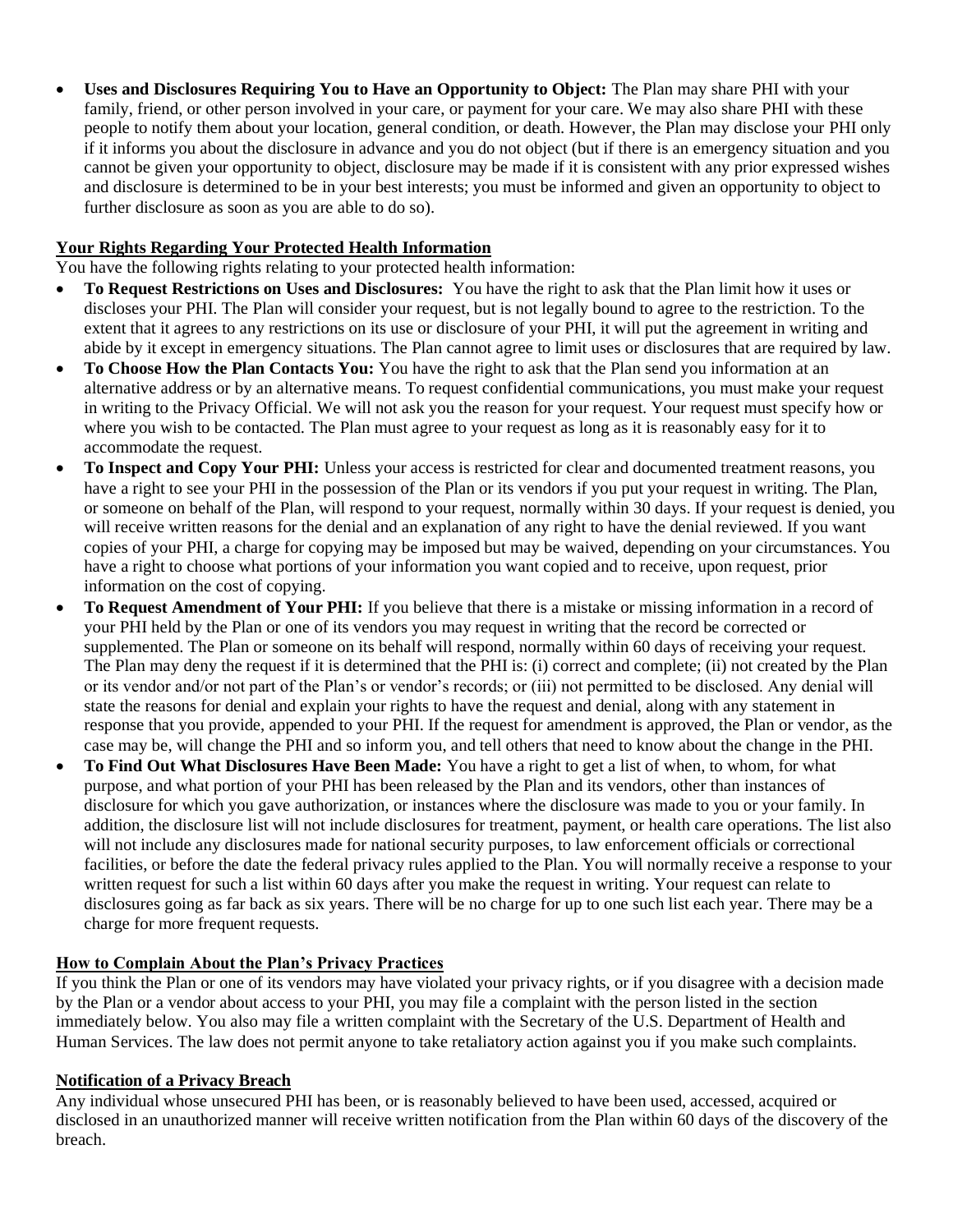If the breach involves 500 or more residents of a state, the Plan will notify prominent media outlets in the state. The Plan will maintain a log of security breaches and will report this information to HHS on an annual basis. Immediate reporting from the Plan to HHS is required if a security breach involves 500 or more people.

#### **Contact Person for Information, or to Submit a Complaint**

If you have questions about this notice please contact the Plan's Privacy Official or Deputy Privacy Official(s) (see below). If you have any complaints about the Plan's privacy practices, handling of your PHI, *or breach notification process*, please contact the Privacy Official or an authorized Deputy Privacy Official.

#### **Privacy Official**

The Plan's Privacy Official, the person responsible for ensuring compliance with this notice, is:

Terri Thompson, MA, CHP, CPC 913-588-2526

#### **Organized Health Care Arrangement Designation**

The Plan participates in what the federal privacy rules call an "Organized Health Care Arrangement." The purpose of that participation is that it allows PHI to be shared between the members of the Arrangement, without authorization by the persons whose PHI is shared, for health care operations. Primarily, the designation is useful to the Plan because it allows the insurers who participate in the Arrangement to share PHI with the Plan for purposes such as shopping for other insurance bids.

The members of the Organized Health Care Arrangement are:

**The University of Kansas Health System Medical Plan The University of Kansas Health System Dental Care Plan The University of Kansas Health System Vision Plan The University of Kansas Health System Flexible Benefits Plan The University of Kansas Health System Life & Disability Plan**

#### **Effective Date**

The effective date of this notice is: October 1, 2021.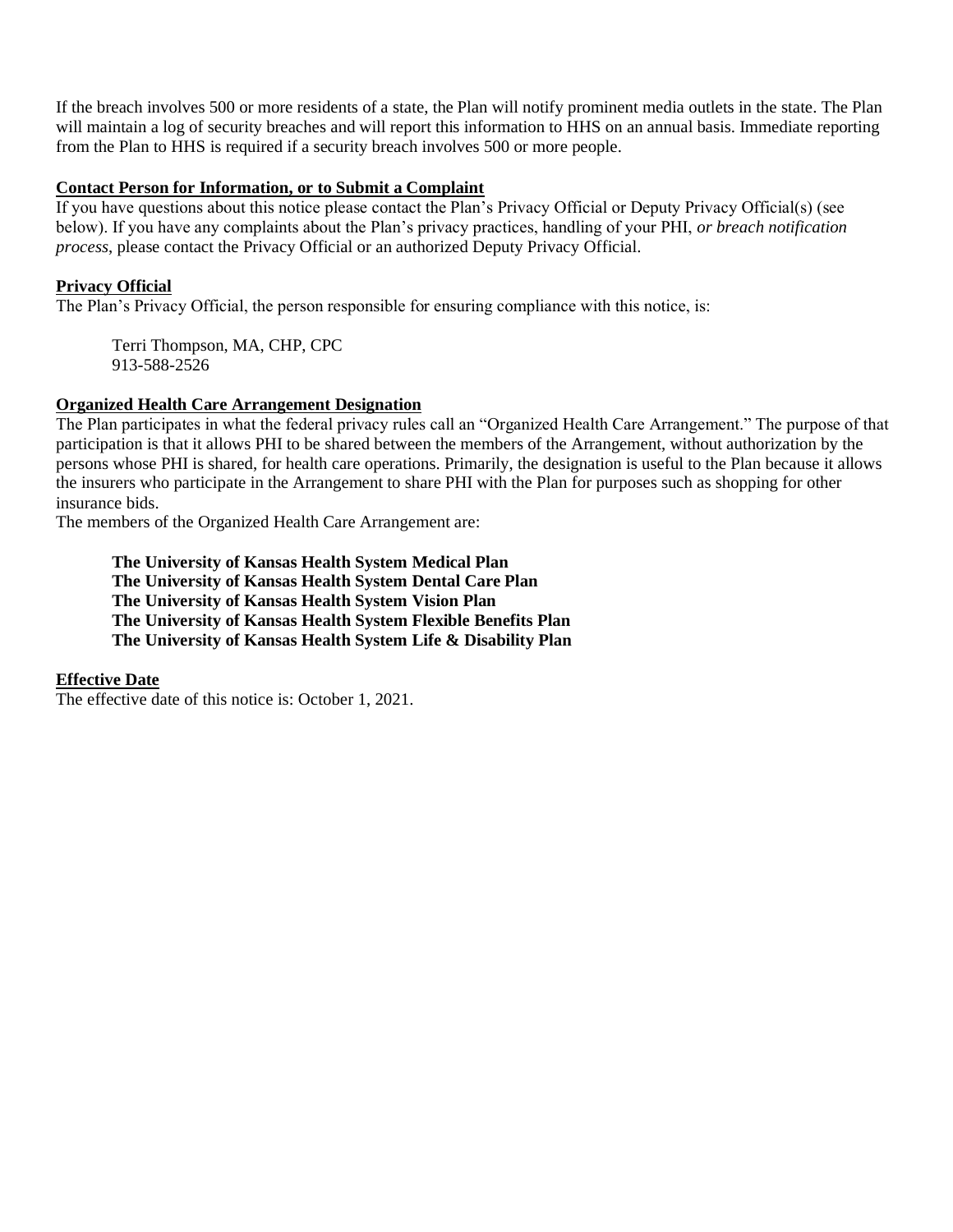#### **NOTICE OF SPECIAL ENROLLMENT RIGHTS**

#### **THE UNIVERSITY OF KANSAS HEALTH SYSTEM EMPLOYEE HEALTH CARE PLAN**

If you are declining enrollment for yourself or your dependents (including your spouse) because of other health insurance or group health plan coverage, you may be able to later enroll yourself and your dependents in this plan if you or your dependents lose eligibility for that other coverage (or if the employer stops contributing toward your or your dependents' other coverage).

Loss of eligibility includes but is not limited to:

- Loss of eligibility for coverage as a result of ceasing to meet the plan's eligibility requirements (e.g., divorce, cessation of dependent status, death of an employee, termination of employment, reduction in the number of hours of employment);
- Loss of HMO coverage because the person no longer resides or works in the HMO service area and no other coverage option is available through the HMO plan sponsor;
- Elimination of the coverage option a person was enrolled in, and another option is not offered in its place;
- Failing to return from an FMLA leave of absence; and
- Loss of eligibility under Medicaid or the Children's Health Insurance Program (CHIP).

Unless the event giving rise to your special enrollment right is a loss of eligibility under Medicaid or CHIP, you must request enrollment within *30 days* after your or your dependent's(s') other coverage ends (or after the employer that sponsors that coverage stops contributing toward the coverage).

If the event giving rise to your special enrollment right is a loss of coverage under Medicaid or CHIP, you may request enrollment under this plan within *60 days* of the date you or your dependent(s) lose such coverage under Medicaid or CHIP. Similarly, if you or your dependent(s) become eligible for a state-granted premium subsidy toward this plan, you may request enrollment under this plan within *60 days* after the date Medicaid or CHIP determine that you or the dependent(s) qualify for the subsidy.

In addition, if you have a new dependent as a result of marriage, birth, adoption, or placement for adoption, you may be able to enroll yourself and your dependents. However, you must request enrollment within *30 days* after the marriage, birth, adoption, or placement for adoption.

To request special enrollment or obtain more information, contact:

Human Resources 913-945-6500

*\* This notice is relevant for healthcare coverages subject to the HIPAA portability rules.*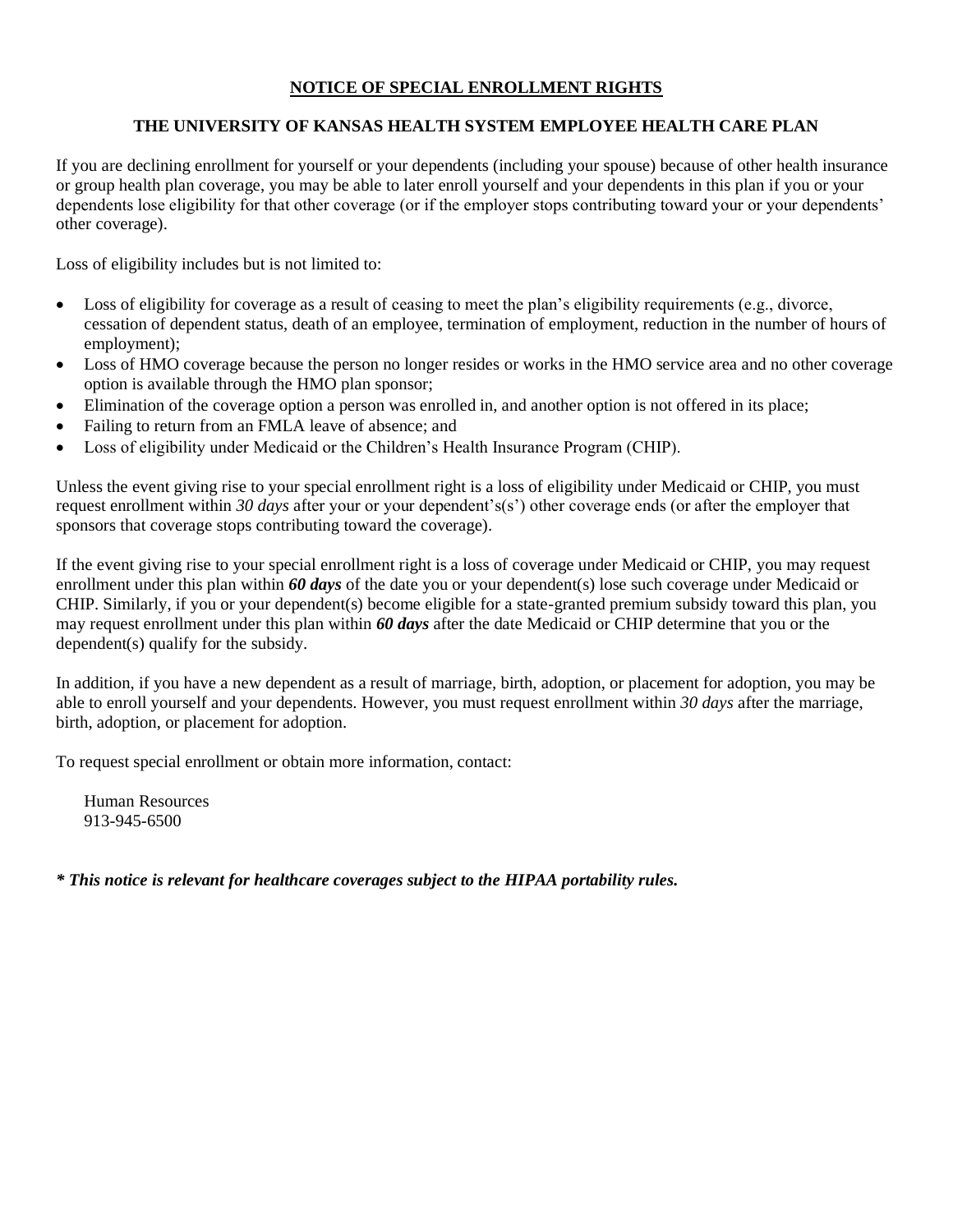#### **GENERAL COBRA NOTICE**

#### **Model General Notice of COBRA Continuation Coverage Rights (For use by single-employer group health plans) \*\* Continuation Coverage Rights Under COBRA\*\***

#### **Introduction**

You're getting this notice because you recently gained coverage under a group health plan (the Plan). This notice has important information about your right to COBRA continuation coverage, which is a temporary extension of coverage under the Plan. **This notice explains COBRA continuation coverage, when it may become available to you and your family, and what you need to do to protect your right to get it.** When you become eligible for COBRA, you may also become eligible for other coverage options that may cost less than COBRA continuation coverage.

The right to COBRA continuation coverage was created by a federal law, the Consolidated Omnibus Budget Reconciliation Act of 1985 (COBRA). COBRA continuation coverage can become available to you and other members of your family when group health coverage would otherwise end. For more information about your rights and obligations under the Plan and under federal law, you should review the Plan's Summary Plan Description or contact the Plan Administrator.

**You may have other options available to you when you lose group health coverage.** For example, you may be eligible to buy an individual plan through the Health Insurance Marketplace. By enrolling in coverage through the Marketplace, you may qualify for lower costs on your monthly premiums and lower out-of-pocket costs. Additionally, you may qualify for a 30-day special enrollment period for another group health plan for which you are eligible (such as a spouse's plan), even if that plan generally doesn't accept late enrollees.

#### **What is COBRA continuation coverage?**

COBRA continuation coverage is a continuation of Plan coverage when it would otherwise end because of a life event. This is also called a "qualifying event." Specific qualifying events are listed later in this notice. After a qualifying event, COBRA continuation coverage must be offered to each person who is a "qualified beneficiary." You, your spouse, and your dependent children could become qualified beneficiaries if coverage under the Plan is lost because of the qualifying event. Under the Plan, qualified beneficiaries who elect COBRA continuation coverage must pay for COBRA continuation coverage.

If you're an employee, you'll become a qualified beneficiary if you lose your coverage under the Plan because of the following qualifying events:

- Your hours of employment are reduced, or
- Your employment ends for any reason other than your gross misconduct.

If you're the spouse of an employee, you'll become a qualified beneficiary if you lose your coverage under the Plan because of the following qualifying events:

- Your spouse dies;
- Your spouse's hours of employment are reduced;
- Your spouse's employment ends for any reason other than his or her gross misconduct;
- Your spouse becomes entitled to Medicare benefits (under Part A, Part B, or both); or
- You become divorced or legally separated from your spouse.

Your dependent children will become qualified beneficiaries if they lose coverage under the Plan because of the following qualifying events:

- The parent-employee dies;
- The parent-employee's hours of employment are reduced;
- The parent-employee's employment ends for any reason other than his or her gross misconduct;
- The parent-employee becomes entitled to Medicare benefits (Part A, Part B, or both);
- The parents become divorced or legally separated; or
- The child stops being eligible for coverage under the Plan as a "dependent child."

# **When is COBRA continuation coverage available?**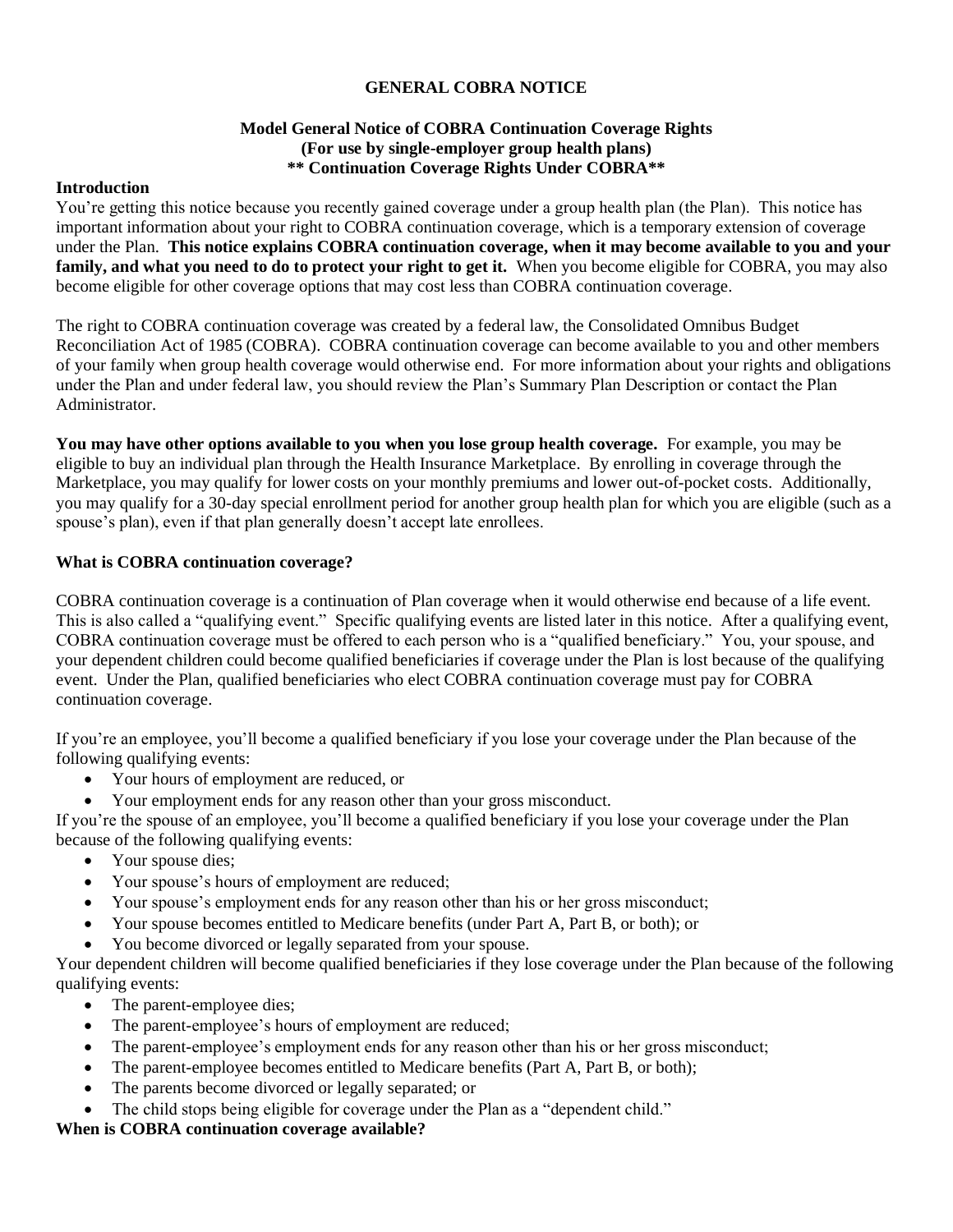The Plan will offer COBRA continuation coverage to qualified beneficiaries only after the Plan Administrator has been notified that a qualifying event has occurred. The employer must notify the Plan Administrator of the following qualifying events:

- The end of employment or reduction of hours of employment;
- Death of the employee;
- The employee's becoming entitled to Medicare benefits (under Part A, Part B, or both).

**For all other qualifying events (divorce or legal separation of the employee and spouse or a dependent child's losing eligibility for coverage as a dependent child), you must notify the Plan Administrator within 60 days after the qualifying event occurs. You must provide this notice in writing to the Plan Administrator. Any notice you provide must state the name of the plan or plans under which you lost or are losing coverage, the name and address of the employee covered under the plan, the name(s) and address(es) of the qualified beneficiary(ies), and the qualifying event and the date it happened. The Plan Administrator will direct you to provide the appropriate documentation to show proof of the event.**

#### **How is COBRA continuation coverage provided?**

Once the Plan Administrator receives notice that a qualifying event has occurred, COBRA continuation coverage will be offered to each of the qualified beneficiaries. Each qualified beneficiary will have an independent right to elect COBRA continuation coverage. Covered employees may elect COBRA continuation coverage on behalf of their spouses, and parents may elect COBRA continuation coverage on behalf of their children.

COBRA continuation coverage is a temporary continuation of coverage that generally lasts for 18 months due to employment termination or reduction of hours of work. Certain qualifying events, or a second qualifying event during the initial period of coverage, may permit a beneficiary to receive a maximum of 36 months of coverage.

There are also ways in which this 18-month period of COBRA continuation coverage can be extended:

Disability extension of 18-month period of COBRA continuation coverage

If you or anyone in your family covered under the Plan is determined by Social Security to be disabled and you notify the Plan Administrator in a timely fashion, you and your entire family may be entitled to get up to an additional 11 months of COBRA continuation coverage, for a maximum of 29 months. The disability would have to have started at some time before the 60th day of COBRA continuation coverage and must last at least until the end of the 18-month period of COBRA continuation coverage. If you believe you are eligible for this extension, contact the Plan Administrator.

#### Second qualifying event extension of 18-month period of continuation coverage

If your family experiences another qualifying event during the 18 months of COBRA continuation coverage, the spouse and dependent children in your family can get up to 18 additional months of COBRA continuation coverage, for a maximum of 36 months, if the Plan is properly notified about the second qualifying event. This extension may be available to the spouse and any dependent children getting COBRA continuation coverage if the employee or former employee dies; becomes entitled to Medicare benefits (under Part A, Part B, or both); gets divorced or legally separated; or if the dependent child stops being eligible under the Plan as a dependent child. This extension is only available if the second qualifying event would have caused the spouse or dependent child to lose coverage under the Plan had the first qualifying event not occurred.

#### **Are there other coverage options besides COBRA Continuation Coverage?**

Yes. Instead of enrolling in COBRA continuation coverage, there may be other coverage options for you and your family through the Health Insurance Marketplace, Medicare, Medicaid, [Children's Health Insurance Program \(CHIP\),](https://www.healthcare.gov/are-my-children-eligible-for-chip) or other group health plan coverage options (such as a spouse's plan) through what is called a "special enrollment period." Some of these options may cost less than COBRA continuation coverage. You can learn more about many of these options at **[www.healthcare.gov](https://www.dol.gov/ebsa/www.healthcare.gov)**.

**Can I enroll in Medicare instead of COBRA continuation coverage after my group health plan coverage ends?**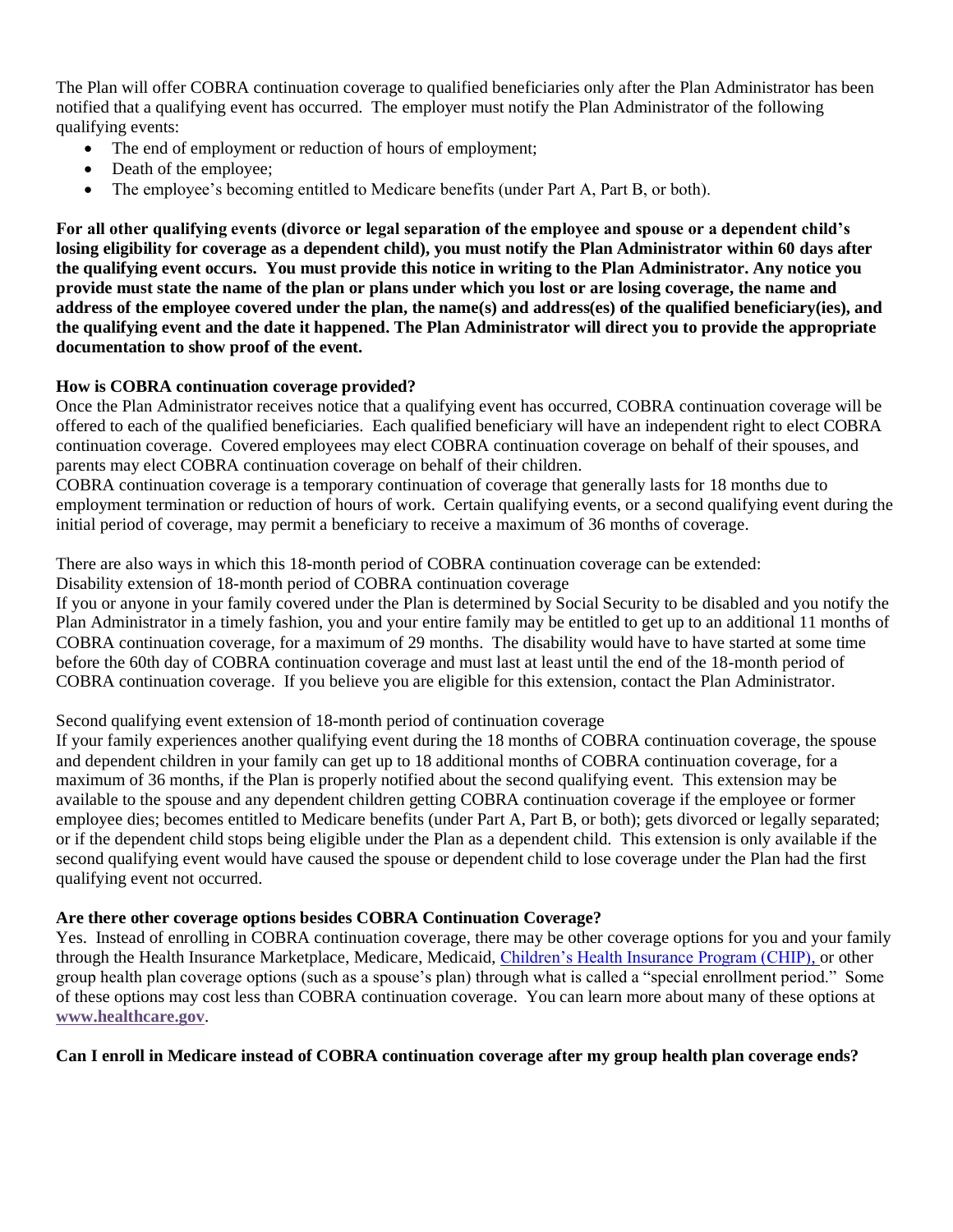In general, if you don't enroll in Medicare Part A or B when you are first eligible because you are still employed, after the Medicare initial enrollment period, you have an 8-month special enrollment period<sup>1</sup> to sign up for Medicare Part A or B, beginning on the earlier of

- The month after your employment ends; or
- The month after group health plan coverage based on current employment ends.

If you don't enroll in Medicare and elect COBRA continuation coverage instead, you may have to pay a Part B late enrollment penalty and you may have a gap in coverage if you decide you want Part B later. If you elect COBRA continuation coverage and later enroll in Medicare Part A or B before the COBRA continuation coverage ends, the Plan may terminate your continuation coverage. However, if Medicare Part A or B is effective on or before the date of the COBRA election, COBRA coverage may not be discontinued on account of Medicare entitlement, even if you enroll in the other part of Medicare after the date of the election of COBRA coverage.

If you are enrolled in both COBRA continuation coverage and Medicare, Medicare will generally pay first (primary payer) and COBRA continuation coverage will pay second. Certain plans may pay as if secondary to Medicare, even if you are not enrolled in Medicare.

For more information visit [https://www.medicare.gov/medicare-and-you.](https://www.medicare.gov/medicare-and-you)

#### **If you have questions**

Questions concerning your Plan or your COBRA continuation coverage rights should be addressed to the contact or contacts identified below. For more information about your rights under the Employee Retirement Income Security Act (ERISA), including COBRA, the Patient Protection and Affordable Care Act, and other laws affecting group health plans, contact the nearest Regional or District Office of the U.S. Department of Labor's Employee Benefits Security Administration (EBSA) in your area or visit **[www.dol.gov/ebsa](http://www.dol.gov/ebsa)**. (Addresses and phone numbers of Regional and District EBSA Offices are available through EBSA's website.) For more information about the Marketplace, visit **[www.HealthCare.gov](http://www.healthcare.gov/)**.

#### **Keep your Plan informed of address changes**

To protect your family's rights, let the Plan Administrator know about any changes in the addresses of family members. You should also keep a copy, for your records, of any notices you send to the Plan Administrator. **Plan contact information**

For additional information regarding your COBRA continuation coverage rights, please contact the Plan Administrator below:

The University of Kansas Health System Human Resources 5799 Broadmoor Street, Suite 650 Mission, Kansas 66202 913-945-6500

<sup>1</sup> [https://www.medicare.gov/sign-up-change-plans/how-do-i-get-parts-a-b/part-a-part-b-sign-up-periods.](https://www.medicare.gov/sign-up-change-plans/how-do-i-get-parts-a-b/part-a-part-b-sign-up-periods)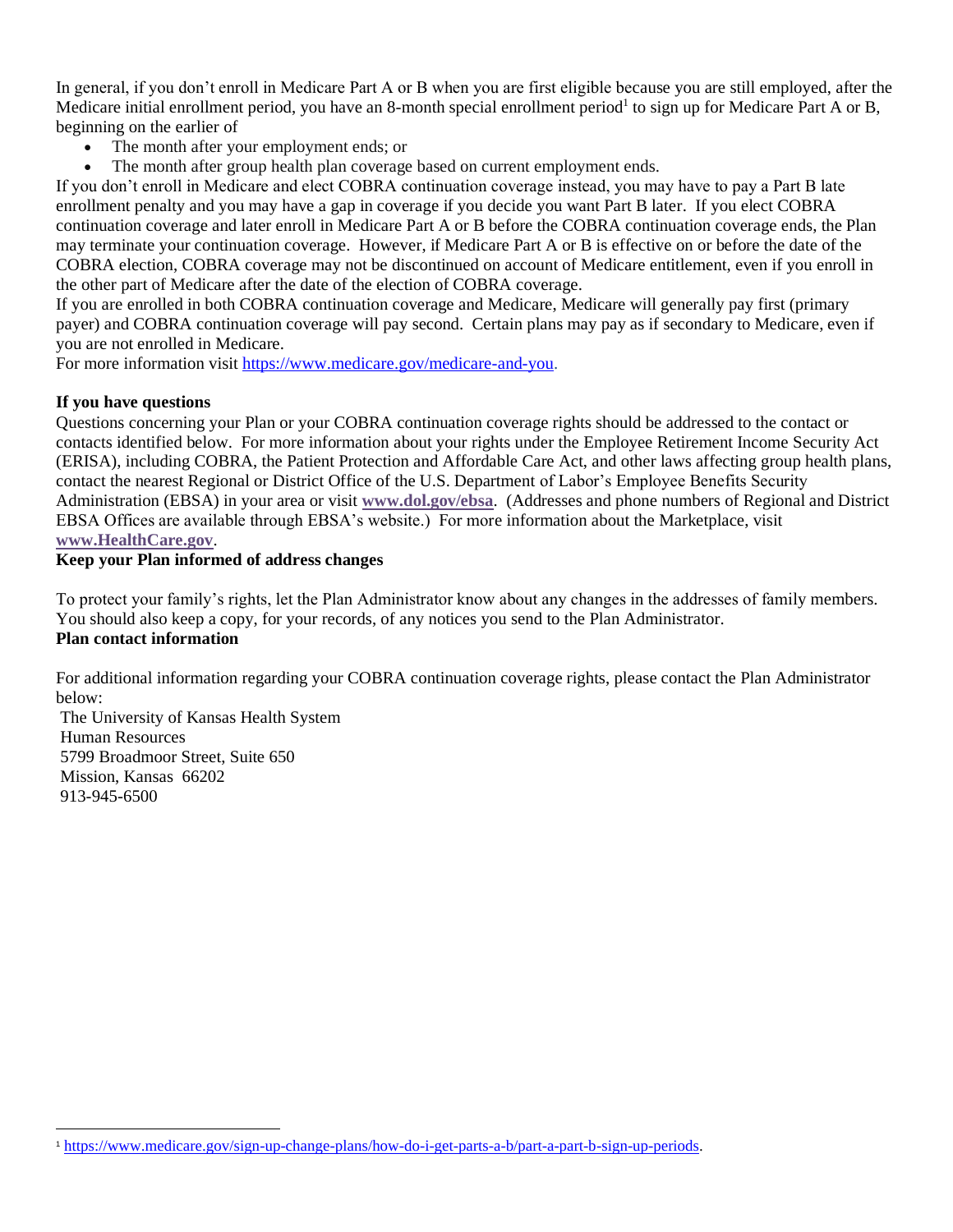#### **NOTICE OF RIGHT TO DESIGNATE PRIMARY CARE PROVIDER AND OF NO OBLIGATION FOR PRE-AUTHORIZATION FOR OB/GYN CARE**

The University of Kansas Health System Employee Health Care Plan generally allows the designation of a primary care provider. You have the right to designate any primary care provider who participates in our network and who is available to accept you or your family members. For information on how to select a primary care provider, and for a list of the participating primary care providers, contact the plan administrator at 913-945-6500.

For children, you may designate a pediatrician as the primary care provider.

You do not need prior authorization from The University of Kansas Health System Employee Health Care Plan or from any other person (including a primary care provider) in order to obtain access to obstetrical or gynecological care from a health care professional in our network who specializes in obstetrics or gynecology. The health care professional, however, may be required to comply with certain procedures, including obtaining prior authorization for certain services, following a pre-approved treatment plan, or procedures for making referrals. For a list of participating health care professionals who specialize in obstetrics or gynecology, contact The University of Kansas Health System Employee Health Care Plan at:

Human Resources 913-945-6500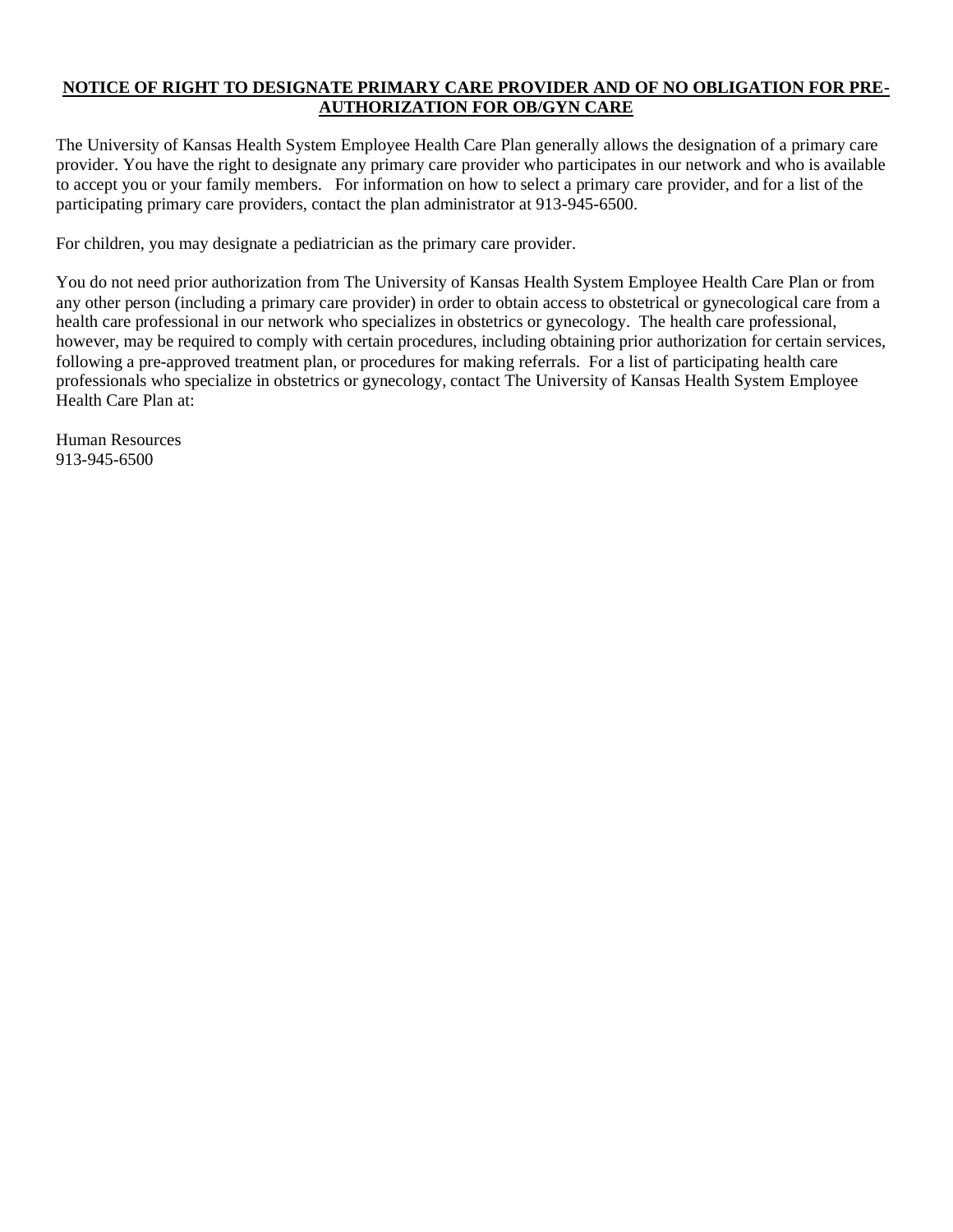# **WOMEN'S HEALTH AND CANCER RIGHTS NOTICE**

The University of Kansas Health System Employee Health Care Plan is required by law to provide you with the following notice:

The Women's Health and Cancer Rights Act of 1998 ("WHCRA") provides certain protections for individuals receiving mastectomy-related benefits. Coverage will be provided in a manner determined in consultation with the attending physician and the patient for:

- All stages of reconstruction of the breast on which the mastectomy was performed;
- Surgery and reconstruction of the other breast to produce a symmetrical appearance;
- Prostheses: and
- Treatment of physical complications of the mastectomy, including lymphedemas.

The University of Kansas Health System Employee Health Care Plan provide(s) medical coverage for mastectomies and the related procedures listed above, subject to the same deductibles and coinsurance applicable to other medical and surgical benefits provided under this plan. Therefore, the following deductibles and coinsurance apply:

| Signature Plan            | Domestic | In-Network | Out-of-Network |
|---------------------------|----------|------------|----------------|
| Individual Deductible     | \$400    | \$1,500    | \$2,000        |
| <b>Family Deductible</b>  | \$800    | \$3,000    | \$4,000        |
| Coinsurance               | 10%      | 30%        | 40%            |
| <b>HSA</b> Advantage Plan | Domestic | In-Network | Out-of-Network |
| Individual Deductible     | \$1,500  | \$3,000    | \$6,000        |
| <b>Family Deductible</b>  | \$3,000  | \$6,000    | \$12,000       |
| Coinsurance               | 10%      | 30%        | 40%            |

If you would like more information on WHCRA benefits, please refer to your Summary Plan Description or contact your Plan Administrator at:

Human Resources 913-945-6500